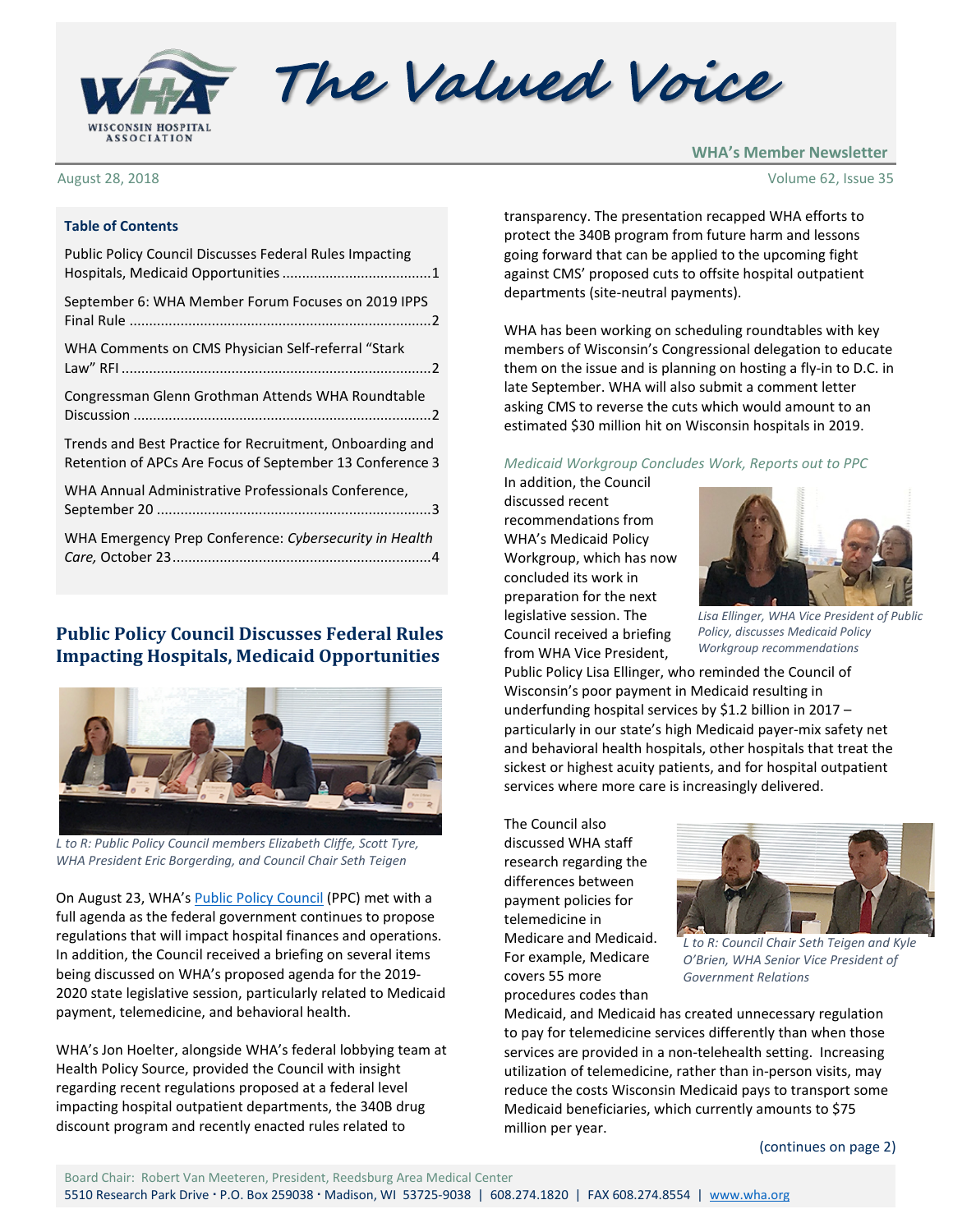#### *WHA Members Participate in Council Discussion on Direct Primary Care*

Council member Maureen McNally, Froedtert Health, and WHA staff briefed the Council regarding a legislative study committee to examine what is referred to as "direct primary care (DPC)." The Legislature created this study committee following introduction of legislation that would create a regulatory structure for DPC practices and direct the Medicaid program to pursue a pilot offering DPC services to Medicaid enrollees. For more information about this study committee or recent proposals on direct primary care, contac[t Jon Hoelter,](mailto:jhoelter@wha.org) WHA Director, Federal & State Relations, or [Lisa Ellinger.](mailto:lellinger@wha.org)

# <span id="page-1-0"></span>**September 6: WHA Member Forum Focuses on 2019 IPPS Final Rule**



WHA will offer a complimentary Member Forum webinar titled, *2019 IPPS Final Rule: What Wisconsin Hospitals and Health* 

*Systems Need to Know* on September 6*.* This webinar will cover the IPPS final rule for 2019, issued by the Centers for Medicare & Medicaid Services (CMS) August 2, with a particular emphasis on provisions that could impact Wisconsin's hospitals and health systems.

Presenters:

- Beth Dibbert, Chief Quality Officer for WHA, will discuss updates to the pay-for-performance programs and policies, as well as changes to various quality measures.
- Andrew Brenton, Assistant General Counsel for WHA, will provide details about significant changes to the Medicare electronic health record (EHR) Incentive Program.
- Jon Hoelter, Director of Federal and State Relations for WHA, will provide a brief update on new price transparency requirements.

CIOs and information services staff, compliance managers, CEOs, COOs, senior clinical leaders - including CMOs and CNOs, quality leaders, utilization review managers, and infection preventionists will benefit from participating in this webinar.

This WHA Member Forum is open to all WHA hospital and corporate members, but **pre-registration is required**. An audio recording of the webinar will be available after the live event, but you must pre-register to receive the recording.

[Visit us online](http://www.cvent.com/d/sgqy5q) for more information and to register for this event. Contact [Kayla Chatterton](mailto:kchatterton@wha.org) at 608-274-1820 with registration questions.

# <span id="page-1-1"></span>**WHA Comments on CMS Physician Selfreferral "Stark Law" RFI**

*Urges CMS to reform outdated regulations to improve care and value in Medicare*

Last week, WHA submitted a [comment letter](http://www.wha.org/pdf/2018WHA-Stark-RFI-Proposed-Rule-Final-Comments8-24.pdf) in response to the Request for Information (RFI) from the Centers for Medicare & Medicaid Services (CMS) on the physician selfreferral law, more commonly referred to as the Stark Law. As covered in previous *Valued Voice* articles, the Stark Law has its roots in a 1989 law named after its lead author, former California Congressman Pete Stark. In an era where Medicare paid health care providers based on the volume of services provided, its goal was to ensure physicians refer patients for services and tests based only on whether they are necessary by prohibiting physicians from receiving financial incentives for such referrals.

The RFI from CMS asked for feedback on how the law's numerous regulations impact integrated delivery models, alternative payment models, and arrangements designed to reward quality over volume. In its comment letter, WHA suggested CMS focus on clarifying confusing definitions, providing clearer exceptions, focus on routing out intentional rather than unintentional violations, and harmonizing the Stark Law with the antikickback statute which contains regulations that often overlap with Stark.

The comment letter also highlighted Wisconsin's reputation for high-quality, high-value health care, and suggested CMS' reform its payment structure to reward high-value states like Wisconsin and incentivize other states to make similar quality improvements. WHA noted the Stark Law currently serves as an impediment to hospitals looking to form innovative payment arrangements that reward physicians for improving quality. WHA will continue to advocate for Stark Law reform with CMS and Congress in its federal lobbying efforts.

# <span id="page-1-2"></span>**Congressman Glenn Grothman Attends WHA Roundtable Discussion**

*Opioid Treatment, 340B, and OPPS rule on site-neutral payments all highlighted*

U.S. Congressman Glenn Grothman joined area health system and hospital leaders from his district at a WHA roundtable discussion hosted at Ascension NE Wisconsin – Mercy Campus in Oshkosh. The meeting covered a wide range of current important federal topics including mental health and opioid treatment, federal regulatory reform proposals such as the Stark Law, recent developments in the 340B program, and concerns with CMS' proposed cuts to offsite hospital outpatient departments (site-neutral payments) in the 2019 Outpatient Prospective Payment System (OPPS) rule.

Ascension Mercy's Chief Administrative Officer Denise Parrish kicked off the discussion by talking about what they are doing in their community to meet growing mental health and

(continues on page 3)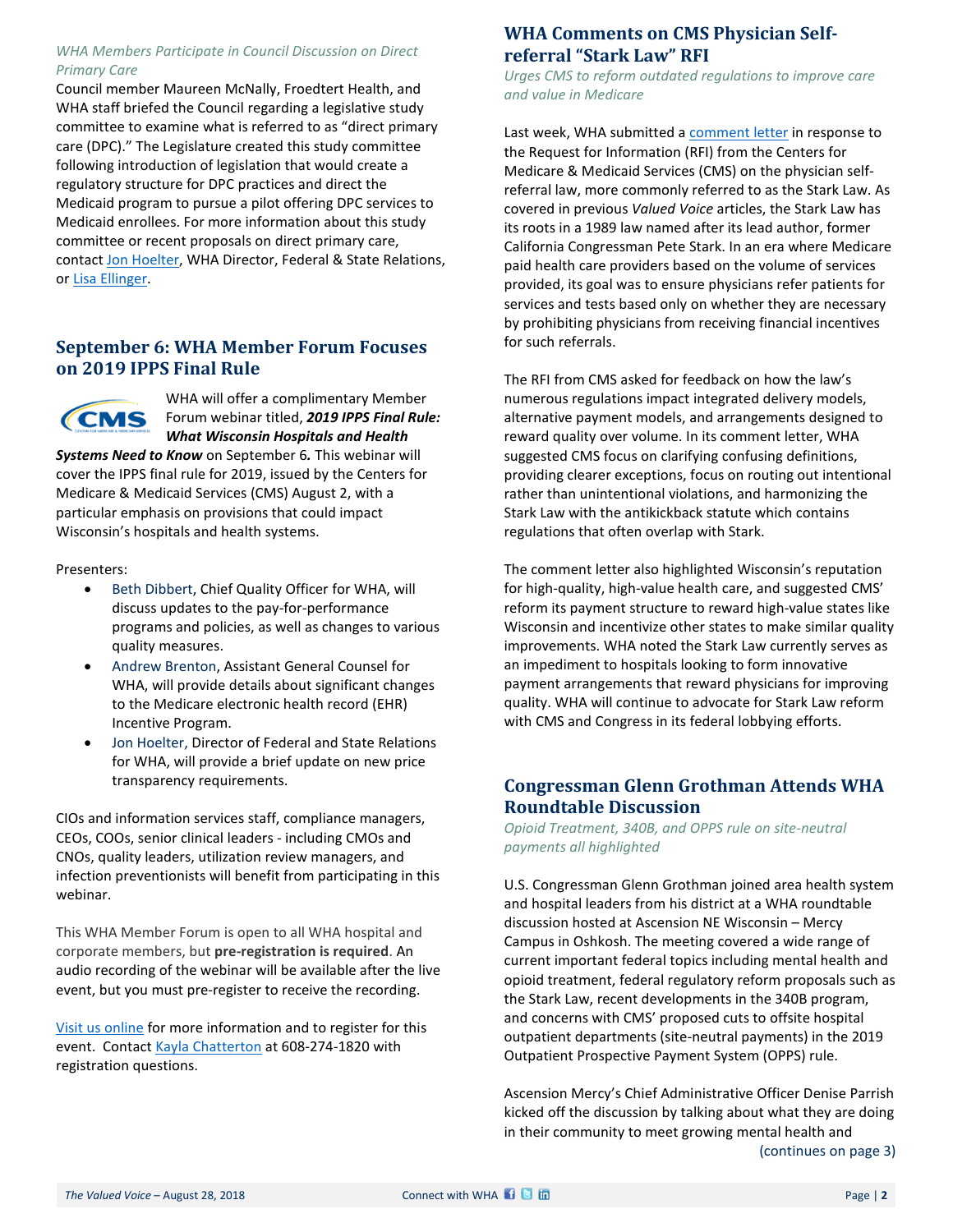substance use treatment needs. She highlighted Mercy's recently completed eight-bed inpatient geriatric psychiatric unit, which Congressman Grothman toured while it was under construction in May, and how it is helping to meet the needs of the area's aging population. Other members also talked about efforts to assist with suicide prevention in the Fox Valley and how some area emergency departments are adding recovery coaches to assist patients after an overdose. The group thanked Grothman for his recent votes to pass legislation aligning 42 CFR with HIPAA, which would make it easier to share mental health and substance abuse records, as well as allow Medicaid to fund treatment at institutions of mental disease and behavioral health facilities that have more than 16 beds.



*L to R – Caleb Jensema and Mary Paluchniak of HSHS St. Nicholas in Sheboygan, Tony Curry of Advocate Aurora, WHA Director of Federal & State Relations Jon Hoelter, Congressman Glenn Grothman, Denise Parrish and John Leschke of Ascension NE – Mercy Campus, Randy Connour of Holy Family Memorial in Manitowoc, and Elizabeth Cliffe of Ascension Wisconsin*

The group praised CMS and Congress for ongoing efforts to reduce the regulatory burden on hospitals. Congressman Grothman lamented about how much paperwork the federal government has piled on health care providers over the years in the name of oversight, and said he was interested to see what positive reforms may come from the Ways and Means Committee's recent Medicare Red Tape Relief Report. The group also discussed ways the physician self-referral law, known as the Stark Law, deters hospitals and health systems from embracing value-based payment reforms due to potential penalties. The group also provided information about the amount of time and resources hospitals must devote to reviewing physician contracts to ensure they are in compliance with the law.

The discussion ended with members voicing concern over a new proposal from CMS in the 2019 OPPS rule that would reduce payments for offsite hospital outpatient clinic visits. While CMS has framed these cuts as site-neutral payments that will save Medicare \$760 million in 2019, WHA members reminded Congressman Grothman that Congress had specifically grandfathered these hospital-based outpatient clinics on two separate occasions, and that these cuts go against Congressional intent. They also reminded him that these higher outpatient payments were designed to offset other under-reimbursed costs hospitals have that physician clinics do not, such as inspections, 24/7 emergency department staffing, and a federal requirement that they must serve anyone who walks into their emergency room, regardless of their ability to pay. Congressman Grothman asked the group to keep him updated on ways he might be able to assist.

### <span id="page-2-0"></span>**Trends and Best Practice for Recruitment, Onboarding and Retention of APCs Are Focus of September 13 Conference**

On September 13, WHA is hosting the one-day program, WHA Advanced Practice Clinician Conference: A Comprehensive Look at APC Practice Challenges and Opportunities for Integrated Care Delivery in Wisconsin in Wisconsin Dells.

Kurt Mosley, Vice President for Merritt Hawkins, a company of AMN Healthcare, will provide a plenary session focused on current trends and best practices for recruitment, onboarding and retention of Advanced Practice Clinicians (APC). Mosley will also discuss effective strategies for APC compensation expectations, cultural issues across generations, and provider engagement.

Mosley has more than 20 years of health care industry experience and is one of the nation's leading authorities on the evolving health care system, particularly the way provider supply, demand and access are changing.

Share information about this multidisciplinary conference with your team – administrative leaders, physician leaders, nursing leaders, compliance officer, legal counsel, medical staff services, human resources and recruiting specialists – and encourage them to attend.



WHA is pleased to offer this statewide event on September 13 at Glacier Canyon Lodge at The Wilderness Resort in Wisconsin Dells, along with supporting partners:

- Wisconsin Organization of Nurse Executives (WONE)
- Rural Wisconsin Health Cooperative (RWHC)
- Wisconsin Medical Group Management Association (WMGMA)

**[Register today](http://www.cvent.com/d/hgq74q) for this important conference.** A full conference brochure can be viewed here.

Registration questions can be directed to **Kayla Chatterton** or call 608-274-1820.

# <span id="page-2-1"></span>**WHA Annual Administrative Professionals Conference, September 20**

The administrative professionals who support the important work of hospitals and health systems will benefit from attending WHA's annual one-day program, "Health Care Administrative Professionals Conference," scheduled for September 20 in Madison.

(continues on page 4)